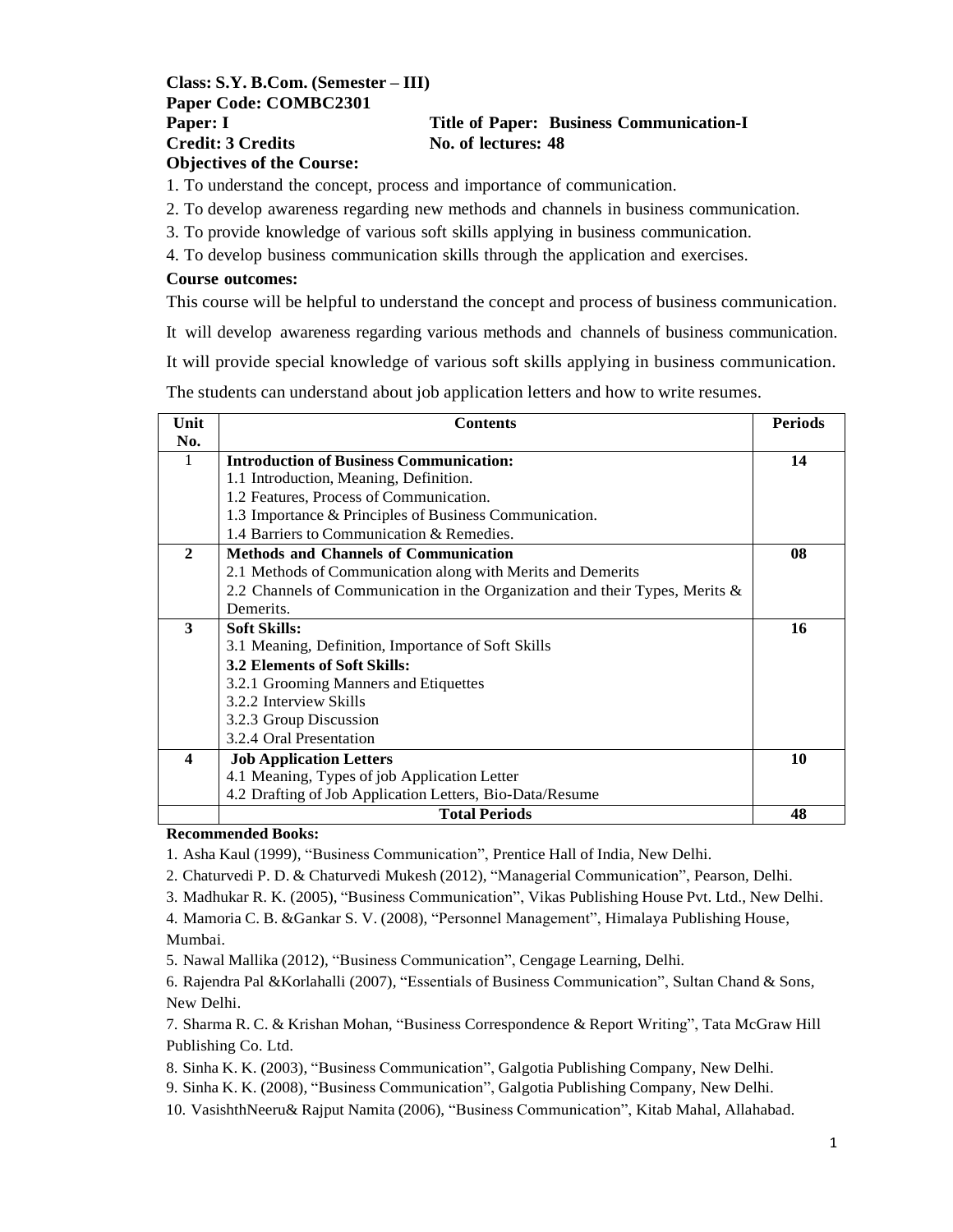**Class : S. Y. B. Com. (Semester- III) Title of Paper : CORPORATE ACCOUNTING – I Paper Code : COMCA2302 Paper : PAPER - I Credit : 04 No. of lectures: 48**

#### **Learning Objectives:**

- To know and make aware about Indian Accounting Standards.
- To develop awareness about Corporate Accounting in conformity with the provisions of Companies Act and Accounting as per Indian Accounting Standards.
- To introduce about the meaning and concept of holding and subsidiary companies. Also to aware about its accounting procedure.
- To know the various methods of valuation of shares.

#### **Learning Outcome:**

The course will help the students to get a thorough knowledge about corporate accounting. It would also enable the students to know about application of accounting standards, concept of holding and subsidiary companies. It will also help the students to make valuation of shares of companies through learning various methods of valuation.

# **CONTENTS**

| <b>Accounting Standards In India:</b> (Theory Only)                            | (10) |
|--------------------------------------------------------------------------------|------|
| Meaning & Concept, Applicability, Objectives, Scope, Discloser Policy of AS 5, |      |
| AS10, AS14 and AS21 with examples                                              |      |
|                                                                                |      |

- **Unit 2: Company Final Accounts:** (Numerical Problems) **(16)**
	- 2.1 Forms and contents as per Provisions of Companies Act; 2013 (As amendment up to the beginning of the relevant academic year) as per Revised Schedule – VI.
	- 2.2 Preparation of Income Statement.
	- 2.3 Preparation of Balance Sheet.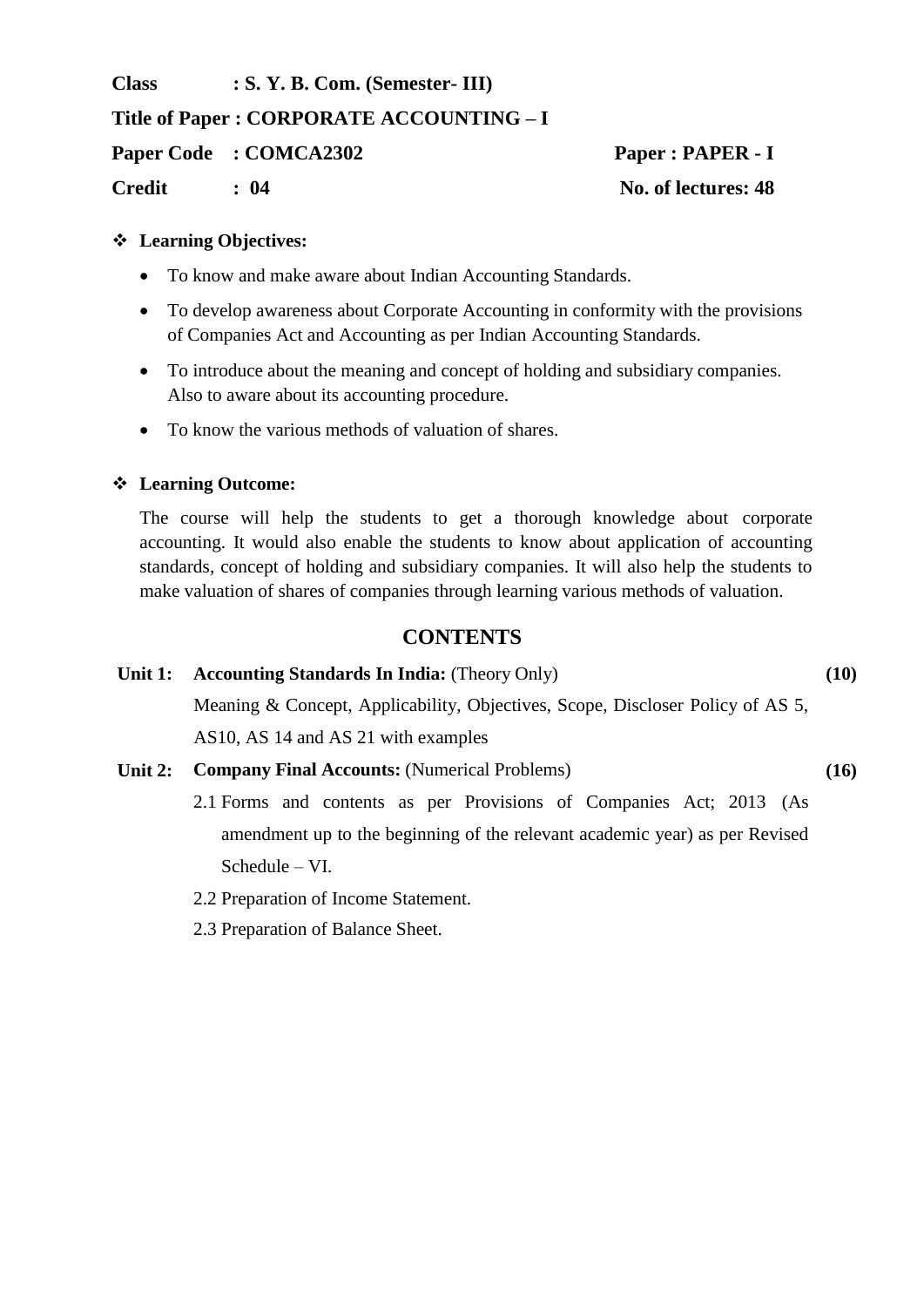# **Unit 3: Holding Company Account:** (Numerical Problems) **(12)** 3.1 Meaning and Introduction of Holding & Subsidiary Company, 3.2 Concepts of Percentage of Shares, Capital Profit, Revenue Profit, Minority Interest, Cost of Control. 3.3 Preparation of Consolidated Balance Sheet of Holding Company (with one subsidiary only). 3.4 Adjustment of Inter-Company Transactions & Unrealized Profit of Stock. **Unit 4: Valuations of Shares:** (Theory & Numerical Problems) **(10)** 4.1 Concept of Valuation of Shares, 4.2 Need for Valuation of Shares, 4.3 Special Factors affecting Valuation of Shares, 4.4 Methods of Valuation - (a) Net Assets Method, (b) Yield Basis Method, (c) Fair Value Method. **Recommended Books & Journals:** Advanced Accounts: By M.C. Shukla & S.P. Grewal (S.Chand & Co. Ltd.) • Advanced Accountancy: By S.P. Jain & K.N. Narang ( Kalyani Publishers) Company Accounts: By S.P. Jain & K.L. Narang • Corporate Accounting: By Dr. S. N. Maheshwari & S.K. Maheshwari • Corporate Accounting: By Mukharji & Hanif

- Corporate Accounting: By Dr. K. N. Jagtap, Dr. S. D. Zagade, Dr. H. M. Jare
- Accounting Standards Institute of Chartered Accountants of India.
- The Chartered Accountant: Journal of the Institute of Chartered Accountants of India.
- The Accounting World: ICFAI Hyderabad
- Journal of Accounting & Finance: Accounting Research Association of Jaipur.

#### **Assessment Pattern:**

| a) Internal Assessment                                             | <b>: 40 Marks</b> |
|--------------------------------------------------------------------|-------------------|
| (For internal assessment teacher can choose any one or more of the |                   |
| following methods: Internal Test, Presentation, Field Work,        |                   |
| Assignment, Lab Practical, Assigning Internship to Students etc)   |                   |
| b) External Examination                                            | <b>: 60 Marks</b> |
| (For external examination the Question Paper should consist of:    |                   |
| Theory Questions: 30% & Problems: 70%)                             |                   |
| Total Marks   : 100 Marks                                          |                   |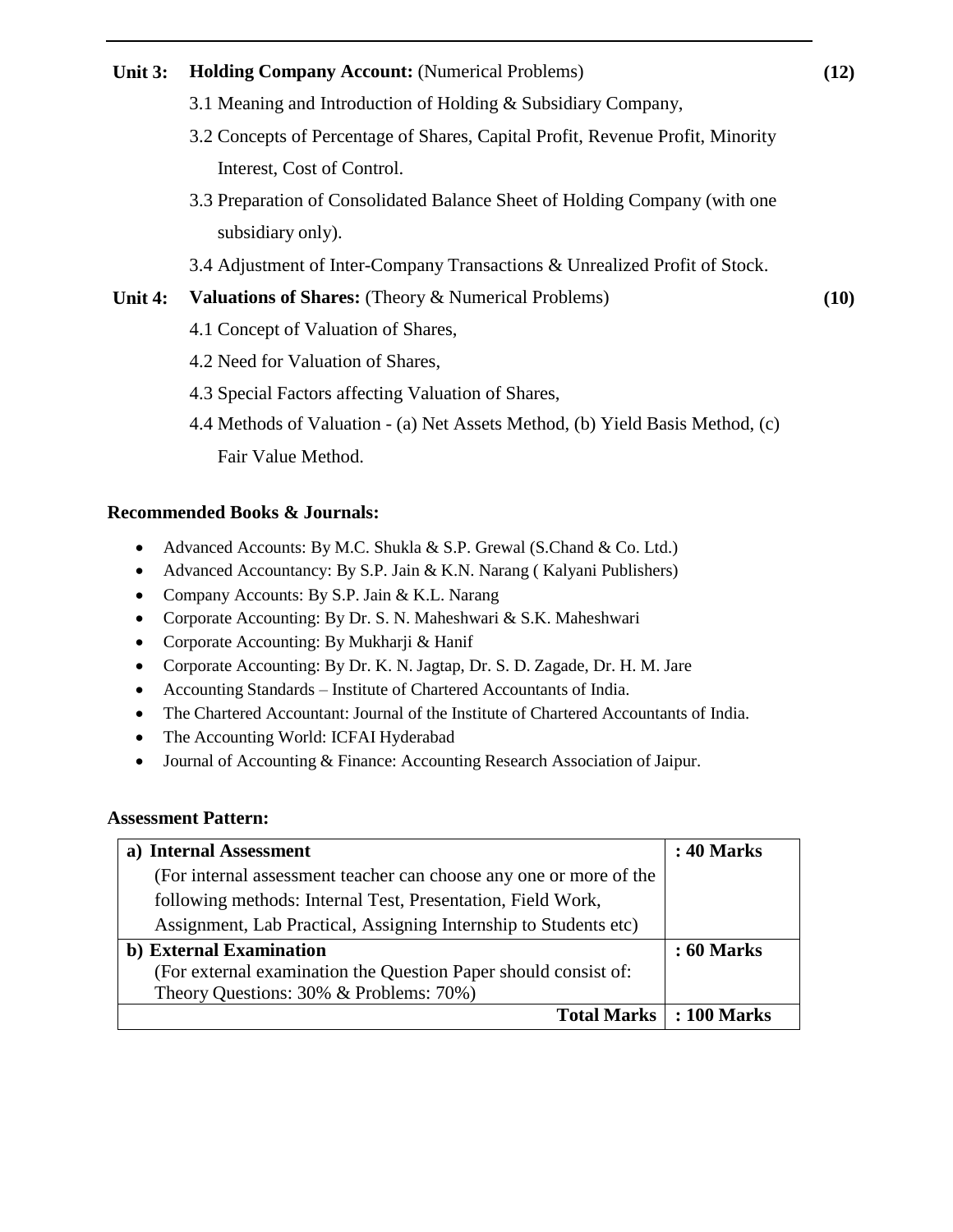# **Title of Paper: Macro Economics- I**

# **Paper Code:Credit: COMBE2303 Lectures: 48**

#### **Objectives:**

**1.** To acquaint students with the basic concepts of Macro Economics.

**2.** To help students understand the behaviour of the economy as a whole.

**3.** To equip students with the tools for analysing the relationship among broad aggregates.

#### **Outcomes**

**1.** Students would be able to understand the functioning and interlink ages amongst macro-economic variables.

**2.** The course will equip the students with the tools to understand the behaviour of the economy.

**3.** The students would be able to they would be able to apply economic reasoning to problems of the economy.

| Unit 1 | <b>Introduction to Macro Economics</b>                        | 08 |
|--------|---------------------------------------------------------------|----|
|        | A) Meaning, Nature and Scope of Macro Economics               |    |
|        | B) Significance and Limitations of Macro Economics            |    |
|        | C) Difference Between Micro and Macro Economics               |    |
| Unit 2 | <b>National Income</b>                                        | 14 |
|        | A) Various Concepts of National Income                        |    |
|        | B) Circular Flow of Income                                    |    |
|        | C) Methods and Difficulties in National Income Estimation     |    |
| Unit 3 | <b>Theories of Output and Employment</b>                      | 14 |
|        | A) Classical Theory of Employment                             |    |
|        | B) Criticism of Classical Theory of employment by Keynes      |    |
|        | C) Keynesian Theory of Employment                             |    |
| Unit 4 | <b>Money</b>                                                  | 12 |
|        | A) Definitions and Evolution of Money                         |    |
|        | B) Functions of Money                                         |    |
|        | C) Demand for Money                                           |    |
|        | D) Supply of Money and Multiple Credit Creation by Commercial |    |
|        | <b>Banks</b>                                                  |    |
|        |                                                               |    |

#### **Reference Books:**

1. Macro Economics, H L Ahuja, S Chand Pulbications

2. Sthul Arthashastra (Marathi), Ram Deshmukh, Vidya Prakashan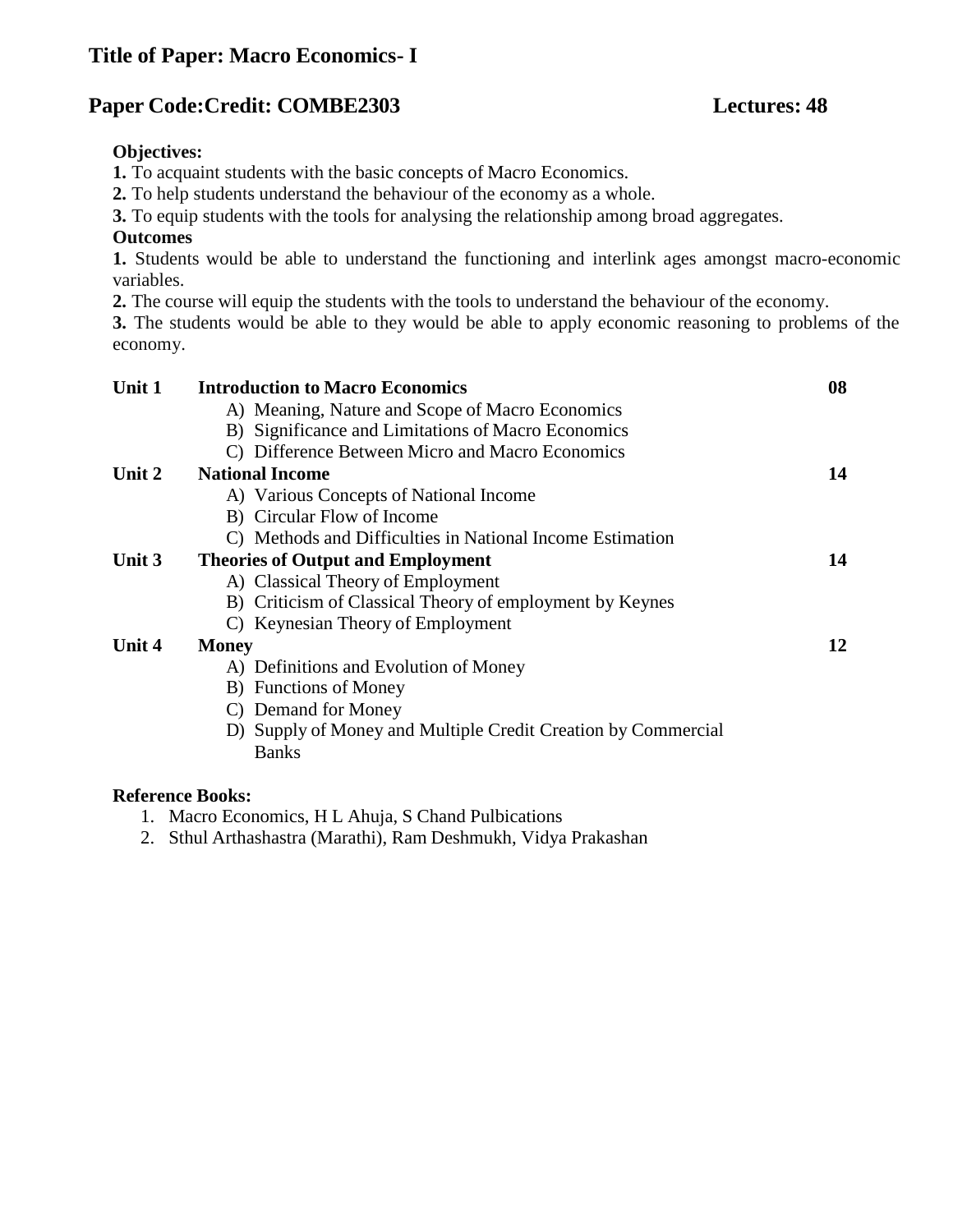#### **Class: S.Y. B.Com. (Semester – III) Paper Code: COMBM2304 Paper: I Title of Paper: Business Management-I Credit: 3 Credits No. of lectures: 48 Objectives of the Course:**

1. To provide basic knowledge & understanding about business management concept.

2. To provide an understanding about various functions of management.

3. To equip students with the attitude that they need for effective business management.

#### **Course outcome:**

The course will help the students to get a thorough knowledge about Business Management. This will provide an understanding about various functions of management. This will also help to equip students with the attitude that they need for effective business management.

| Unit                    | <b>Contents</b>                                                       | <b>Periods</b> |
|-------------------------|-----------------------------------------------------------------------|----------------|
| No.                     |                                                                       |                |
| 1                       | Unit-IINTRODUCTION TO MANAGEMENT                                      | 12             |
|                         | 1.1 Introduction, Meaning, Definition                                 |                |
|                         | 1.2 Management- Is it Science, Art or profession?                     |                |
|                         | 1.3 Characteristics of Professional Management                        |                |
|                         | 1.4 Level of Management, Managerial Skills                            |                |
|                         | 1.5 Challenges before Management                                      |                |
|                         | 1.6 Brief Review of Management Thought with reference to FW Taylor &  |                |
|                         | Henry Fayol                                                           |                |
| $\mathbf{2}$            | <b>Unit-II Planning and Decision Making</b>                           | 12             |
|                         | 2.1 Planning                                                          |                |
|                         | 2.1.1 Forecasting-Meaning & Techniques                                |                |
|                         | 2.1.2 Planning-Introduction, Meaning, Definition                      |                |
|                         | 2.1.3 Importance, Types of Planning, Steps in Planning, Limitations.  |                |
|                         | <b>2.2 Decision Making</b>                                            |                |
|                         | 2.2.1 Meaning, Types of Decisions & Steps in Decision Making          |                |
| $\overline{\mathbf{3}}$ | Unit-III Organization and Staffing                                    | 12             |
|                         | 3.1 Organization                                                      |                |
|                         | 3.1.1 Organization-Meaning, Process & Principles                      |                |
|                         | 3.1.2 Departmentalization, Organization Structure                     |                |
|                         | 3.1.3 Authority and Responsibility                                    |                |
|                         | 3.1.4 Centralization verses Decentralization, Team Work.              |                |
|                         | 3.2 Staffing                                                          |                |
|                         | 3.2.1 Staffing-Meaning, Need & Importance of Staffing                 |                |
|                         | 3.2.2 Recruitment-Sources and Methods of Recruitment.                 |                |
| $\boldsymbol{4}$        | Unit-IV Direction and Communication                                   | 12             |
|                         | <b>4.1 Direction</b>                                                  |                |
|                         | 4.1 Direction- Meaning, Elements, Principles, Techniques & importance |                |
|                         | 4.2 Communication-Meaning, Process of Communication                   |                |
|                         | 4.2.1 Importance of Effective Communication.                          |                |
|                         | <b>Total Periods</b>                                                  | 48             |

#### **Recommended Books:**

- 1. Principles of Management Koontz &O"Donnel
- 2. The Management Process R S Davar
- 3. Essentials of Management Koontz & O" DonnelTralei McGrow Hill Publishing House
- 4. Business Administration Mritunjoy Banerjee
- 5. Principles & Practice T N Chhabra, Dhanapat Rai &Co.of Management.
- 6. Management LM .Prasad.
- 7. Super Highway: Bill Gates Foundation
- 8. Makers of Modern India NBT Publishers
- 9. Indian Business leaders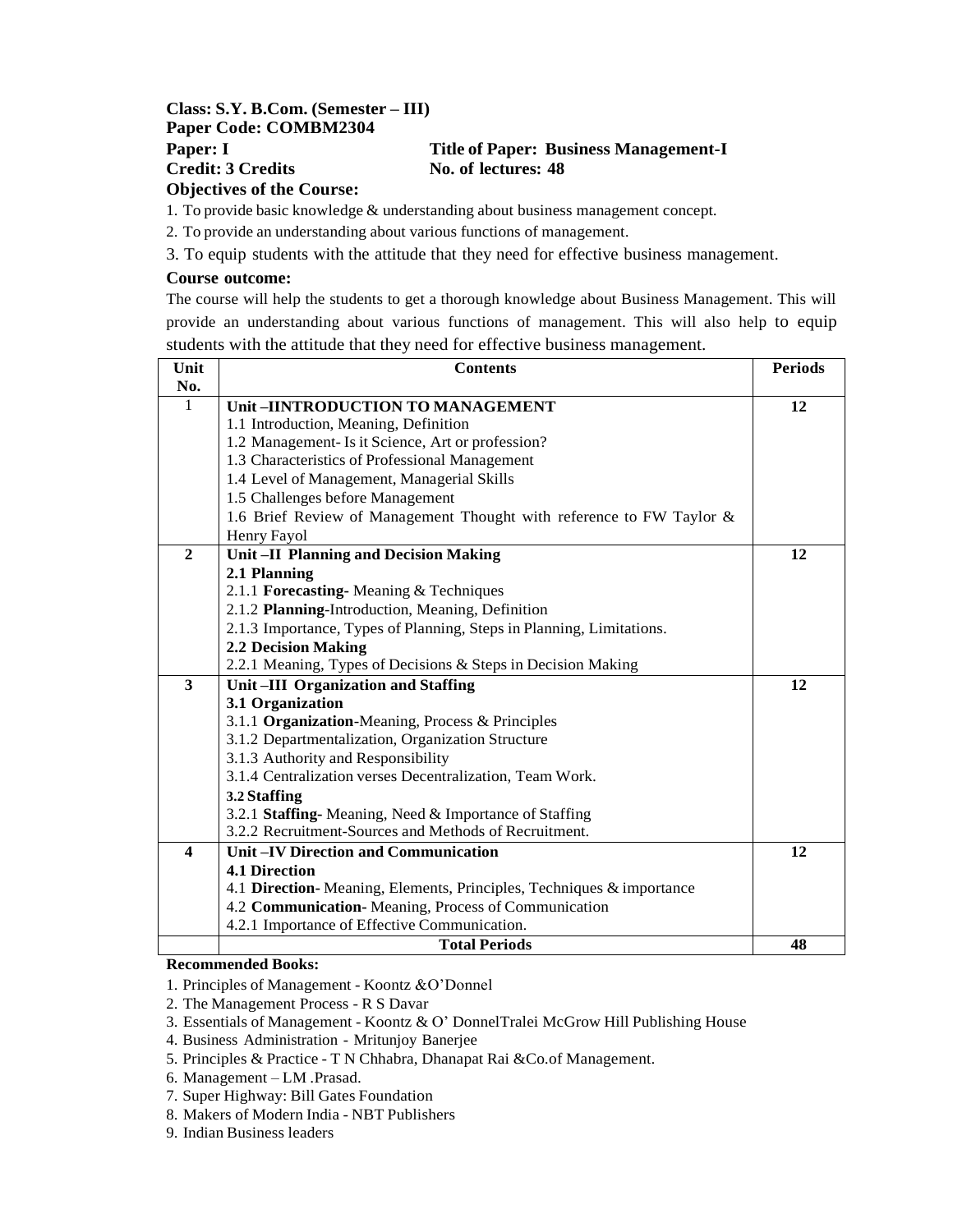#### **Class : S.Y. B.Com. (Semester III) Title of Paper: Elements of Company Law-I Paper Code : COMCL2305 No of lectures: 48**

**Paper I**

**Credits : 3 Credits**

# **A) Course Objectives:**

- 1) To impart students with the knowledge of fundamentals of Company Law.
- 2) To update the knowledge of provisions of the Companies Act of 2013.
- 3) To apprise the students of new concepts involving in company law regime.
- 4) To acquaint the students with the duties and responsibilities of Key Managerial Personnel.
- 5) To impart students the provisions and procedures under company law.

#### **B) Course Outcomes:**

This Course help to getting the knowledge of fundamentals of Company Law, update the knowledge of provisions of the Companies Act of 2013, impart students the various concepts, provisions and procedures under company law.

| Sr. No. | <b>Contents</b>                                                                                                                            | <b>Lectures</b> |
|---------|--------------------------------------------------------------------------------------------------------------------------------------------|-----------------|
| Unit 1  | <b>Introduction to the Companies Act 2013:</b>                                                                                             |                 |
|         | 1.1. Background and Salient Features of the Act of 2013,                                                                                   |                 |
|         | 1.2. Meaning and definitions, Nature, Features of a company,                                                                               | 10              |
|         | 1.3. Types of Companies                                                                                                                    |                 |
|         | 1.4. Distinction between Private and Public company                                                                                        |                 |
| Unit 2  | Formation and Incorporation of a Company:                                                                                                  |                 |
|         | 2.1. Promotion: Meaning of the term 'Promoter', Legal Position of                                                                          |                 |
|         | Promoters.                                                                                                                                 |                 |
|         | 2.2. Registration/Incorporation of a company-Procedure, Documents                                                                          |                 |
|         | to be filed with ROC. Certificate of Incorporation                                                                                         |                 |
|         | 2.3. Raising of capital: Minimum capital subscription stage                                                                                |                 |
|         | 2.4. Commencement of business                                                                                                              | 14              |
|         | 2.5. Memorandum of Association: Meaning and importance, Forms                                                                              |                 |
|         | and contents                                                                                                                               |                 |
|         | 2.6. Articles of Association: Meaning, Contents of Articles, Distinction                                                                   |                 |
|         | between Memorandum of association and Articles of association.                                                                             |                 |
|         | 2.7. Prospectus: Meaning and Definition Contents of Prospectus, Types                                                                      |                 |
|         | of Prospectus                                                                                                                              |                 |
| Unit 3  | <b>Capital of the Company:</b>                                                                                                             |                 |
|         | 3.1 Various Modes for Raising of Share Capital including private                                                                           |                 |
|         | placement, public issue, rights issue, bonus shares.                                                                                       |                 |
|         | 3.2 Employees Stock Option Scheme (ESOS), Sweat Equity Shares,                                                                             |                 |
|         | Buy-back of shares.                                                                                                                        | 14              |
|         | 3.3 Allotment of Shares: Meaning, procedure of allotment of shares.                                                                        |                 |
|         | 3.4 Calls On Shares: Meaning, procedure for making Calls.                                                                                  |                 |
|         | 3.5 Share Certificates: Meaning, Provisions regarding issue of share                                                                       |                 |
|         | certificates                                                                                                                               |                 |
|         | 3.6 Share Capital – Definition, kinds, Concept of securities and types                                                                     |                 |
| Unit 4  | <b>Forfeiture and Transfer of Shares:</b>                                                                                                  |                 |
|         | 4.1 Meaning of forfeiture of shares, procedure of forfeiture of Shares.                                                                    |                 |
|         | 4.2 Surrender of shares, Distinction between forfeiture and Surrender<br>of shares.                                                        | 10              |
|         |                                                                                                                                            |                 |
|         | 4.3 Transfer and transmission of shares - meaning and procedure of<br>transfer of shares. Distinction between Transfer and Transmission of |                 |
|         | <b>Shares</b>                                                                                                                              |                 |
|         | <b>Total Periods</b>                                                                                                                       | 48              |
|         |                                                                                                                                            |                 |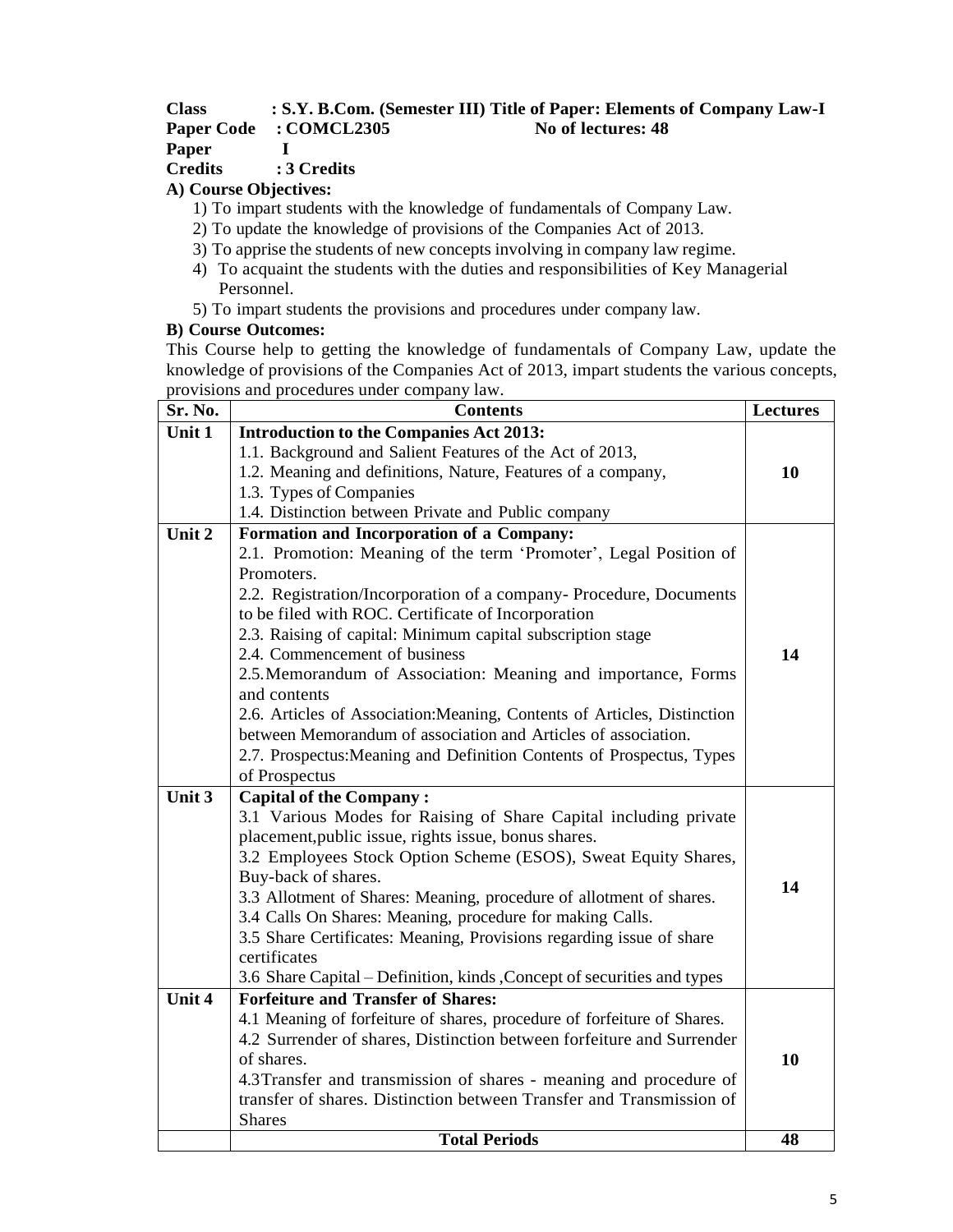#### **Recommended Books**:

- 1) Company Law Procedure K.V.Shanbhogue Bharat Law House
- 2) Company Procedures and Registrar of Companies M.L.Sharma Tax Publishers
- 3) Company Law Procedures S.Kannan, V.S.SowrirajanTaxmann
- 4) Concise Commentary on companies Act Mamta Bhargava Shreeji Publishers
- 5) Company Law & Secretarial Practice Dr.K.R.Chandratre Bharat Law House
- 6) Guide to Memorandum, Articles and Incorporation of Companies M.C.Bhandari,R.D.Makheeja Wadhwa & Company
- 7) Company Rules & Forms Bhargava & Bhargava Taxmann
- 8) Company Law Practice Manual Adesh Ojha & Other The Tax Publishers
- 9) Guide to Company Law Procedure M.C.Bhandari Wadhwa & Company
- 10) Guide to the Companies Act A.Ramaiya Wadhwa & Company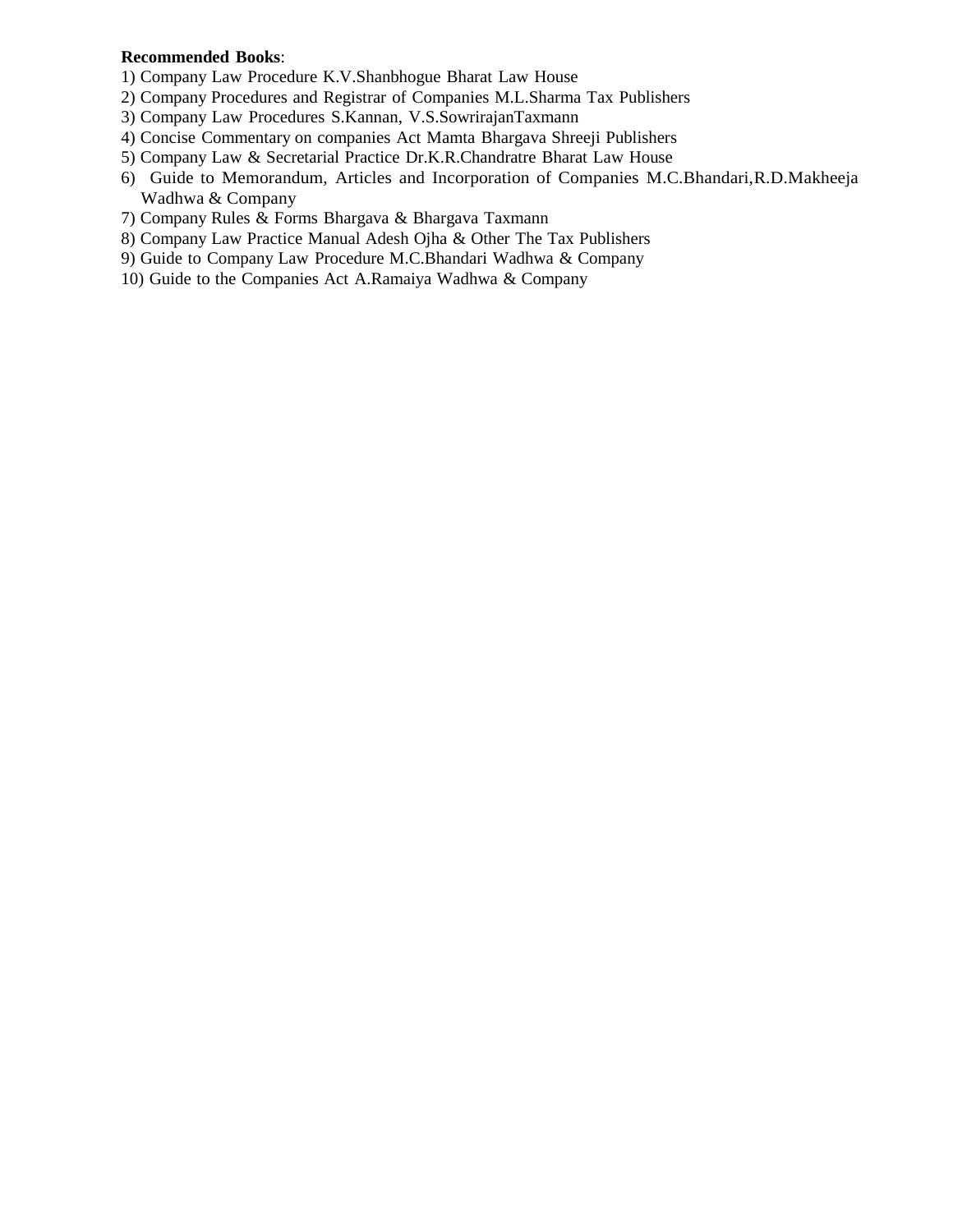#### **Title of Paper: Indian Banking System-I Paper Code:**

# **Credit: 03 Lectures: 48**

#### **A) Learning Objectives:**

**1)** To creates the awareness among the students of Indian banking system.

**2)** To enables students to understand the reforms and other developments in the Indian

Banking 3.To provide students insight into the functions and role of Reserve Bank of India.

# **B) Learning Outcome:**

The main outcome of this course is acquaint students with various new concept of Banks and and modern technology in banking.

**1)** There will be practical and practical examinations for the special subjects at S.Y.B.Com.and T.Y.B.Com. Levels.

**2)** A Student must offer the same Special Subject at T.Y.B.Com.which he has offered at S.Y.B.Com.

**3)** Every semester has three practicals and practical examination.

# **Topic- I Commercial Banks in India 14**

1.1 Public sectors Banks (SBI & Nationalized Banks) Background, Mergers Banks.

1.2 Private Sectors Banks (Old & New) - Classification & Features.

1.3 Cooperative Banks (SCB, DCCB, PACS) - Features.

1.4 Foreign banks in India- Functions.

# **Topic-II New Banking Environment 10**

- 2.1 Micro finance.
- 2.2 Payment banks.
- 2.3 Small finance Bank.
- 2.4 Green banking.
- 2.5 Investment banking.

# **Topic-III Non Performing Assets 12**

3.1 NPA- Concept, Classification and Criteria.

- 3.2 Identification and Causes of NPA.
- 3.3 Impact of NPA.
- 3.4 Management of NPA.

# **Topic-IV Reserve Bank of India 12**

- 4.1 RBI- Establishment and Nationalization.
- 4.2 Organization and Management of RBI
- 4.3 Functions of RBI
- 4.4 RBI Credit Control- Instruments.
- 4.5 Changing role of RBI-Promotional role, Development role & Regulation work.

#### **Recommended Books:**

1. Report on Trends and Progress of Banking in India: Reserve Bank of India Publication.

2. Indian Banking System (Hkkjrh; cW ad O;olk; iz.kkyh) - Prin. Dr. B. R. Sangle

- 
-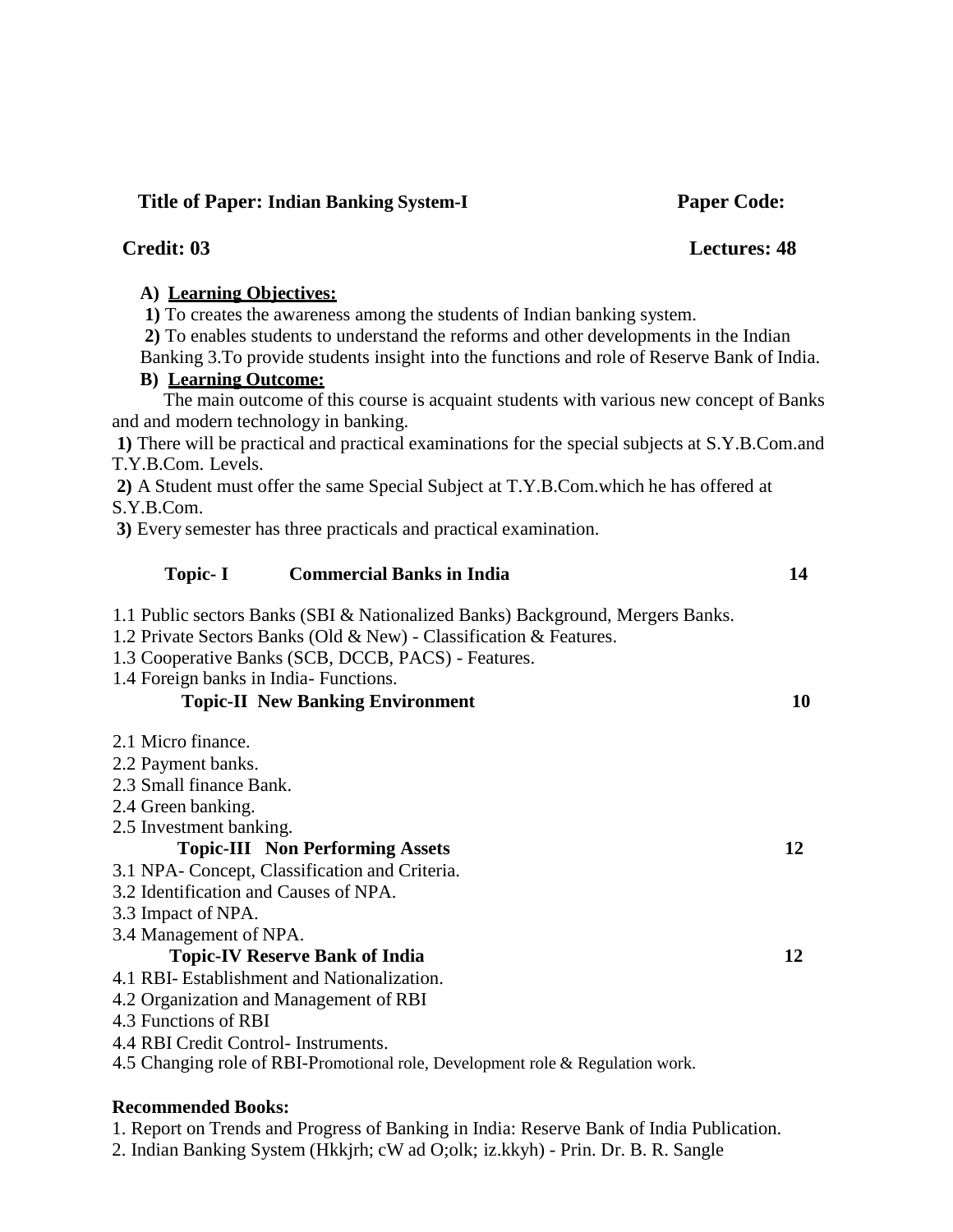# **Class: S. Y. B. Com. (Semester- III)**

#### **Paper Code: COMCWA2306B**

# **Paper: I Title of Paper: Cost and Works Accounting Special Paper-I Credit: 3 Credits No. of lectures: 48**

# **Objectives:**

- 1. To familiarize and acquire adequate knowledge with the basic cost concepts required for effective decision making in the firms
- 2. To understand the basic concepts and processes used to determine product costs
- 3. To acquaint the students about various methods involved in cost ascertainment systems.

# **Learning Outcome:**

- 1. Explain the basic concept of cost and how costs are presented in financial statements
- 2. Describe how cost accounting is used for decision making and performance evaluation.
- 3. To provide knowledge of Material Control, purchase procedure and purchase documentation

| Unit No. | <b>TOPIC</b>                                                         | <b>Periods</b> |
|----------|----------------------------------------------------------------------|----------------|
|          | <b>Unit 1 Basics of Cost Accounting</b>                              | (16)           |
|          | 1.1. Concept of Cost, Costing, Cost Accounting and Cost Accountancy, |                |
|          | 1.2. Limitations of Financial Accounting.                            |                |
|          | 1.3. Origin of Costing.                                              |                |
|          | 1.4. Objectives of Costing.                                          |                |
|          | 1.5. Advantages & Limitations of Costing.                            |                |
|          | 1.6. Difference between Financial Accounting and Cost Accounting.    |                |
|          | 1.7. Cost Units and Cost Center.                                     |                |
|          | <b>Unit 2 Elements of Cost</b>                                       | (06)           |
|          | 2.1. Material, Labour and Expenses.                                  |                |
|          | 2.2. Classification of Costs.                                        |                |
|          | <b>Unit 3 Cost Sheet, Tender and Quotation</b>                       | (10)           |
|          | 3.1 Preparation of Cost Sheet (Theory & Problems)                    |                |
|          | 3.2 Quotation, (Theory & Problems)                                   |                |
|          | 3.3 Tender. (Theory & Problems)                                      |                |
|          | <b>Unit 4 Material Control</b>                                       | (16)           |
|          | 4.1. Need and Essentials of Material Control.                        |                |
|          | 4.2. Functions of Purchase Department.                               |                |
|          | 4.3. Purchase Procedure.                                             |                |
|          | 4.4. Purchase Documentation.                                         |                |
|          | 4.5. Stock Levels.                                                   |                |
|          | 4.6. Economic Order Quantity. (EOQ)                                  |                |
|          | <b>Total Periods</b>                                                 | 48             |
|          |                                                                      |                |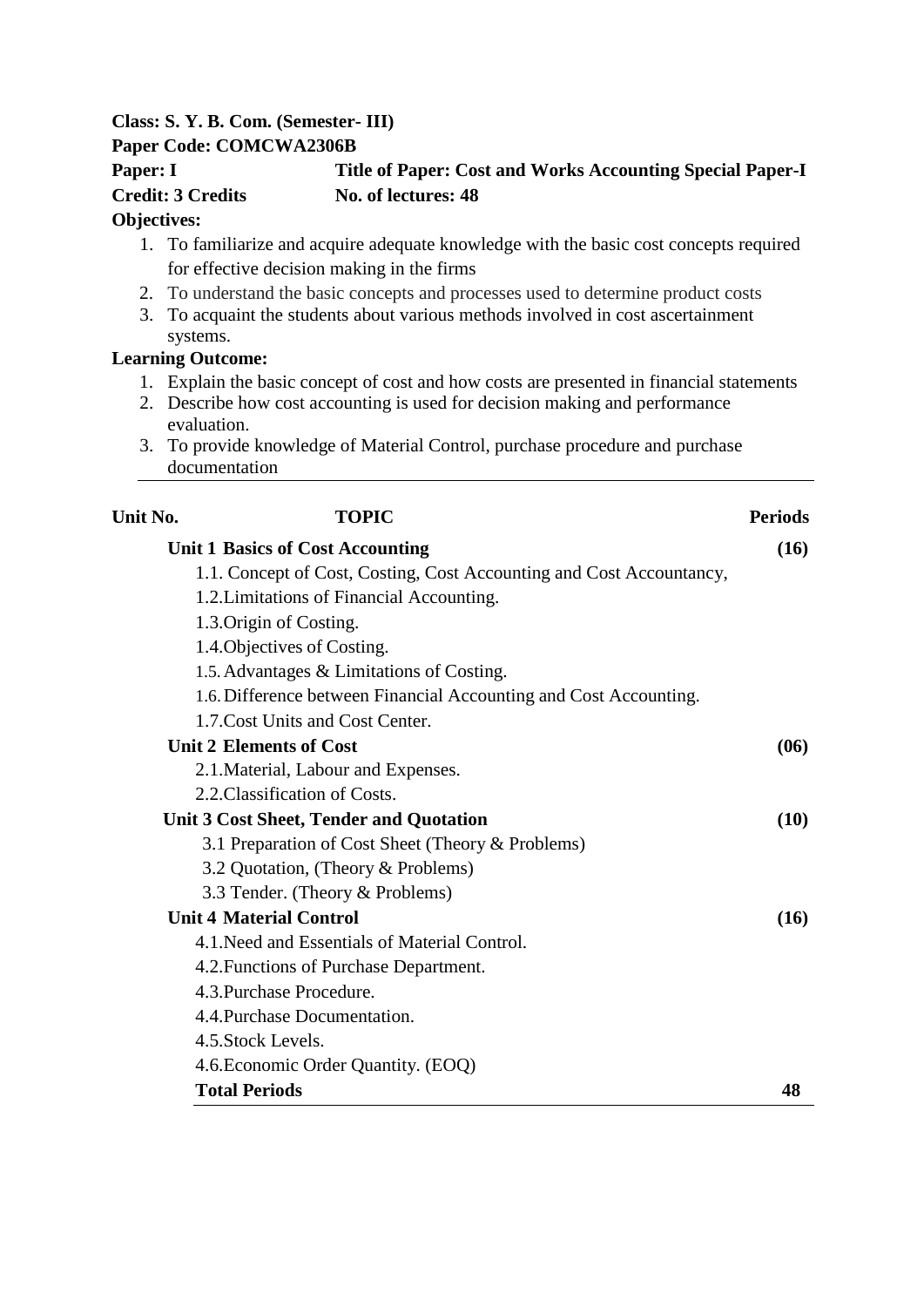# **Recommended Books:**

- 1. S.P. Lyengar Cost Accounting Principles and Practice, Sultan Chand, & Sons Accounting Taxman"s, New Delhi.
- 2. M.N. Arora Cost Accounting Principles and Practice Vikas Publishing House Pvt.Ltd. New Delhi.
- 3. S.N. Maheshwari and S.N.Mittal- Cost Accounting, Theory and Problems, Mahavir book Depot, New Delhi
- 4. B.L. Lall and G.L. Sharma Theory and Techniques of Cost Accounting. Himalaya Publishing House, New Delhi.
- 5. V.K. Saxena and Vashista Cost Accounting Text book. Sultan Chand and Sons New Delhi
- 6. V.K. Saxena and Vashista Cost Audit and Management Audit.Sultan Chand and Sons – New Delhi
- 7. Jain and Narang Cost Accounting Principles and Practice. Kalyani Publishers
- 8. N.K. Prasad Principles and Practice of Cost Accounting Book Syndicate Pvt. Ltd.,Calcutta.
- 9. N.K. Prasad Advanced Cost Accounting Syndicae Pvt Ltd., Calcutta.
- 10. R.K. Motwani Practical Costing. Pointer Publisher,Jaipur
- 11. R.S.N. Pillai and V. Bhagavati Cost Accounting.
- 12. Hornefgrain and Datar Cost Accounting and Managerial Emphasis.
- 13. Cost Accounting Bhatta HSM, Himalaya Publication
- 14. Cost Accounting Prabhu Dev, Himalaya Publication
- 15. Advanced Cost Accounting Made Gowda, Himalaya Publication

# **Journals -**

- 1.Cost Accounting Standards The ICWA of India, Calcutta
- 2.Management Accountant The ICWA of India, Calcutta

**Website** - [icwaijournal@hotmail.com](mailto:icwaijournal@hotmail.com)

CD: -On Cost-Sheet Prepared by Asian Center for Research and Training, Pune.

Trimurti, 27B, Damle Complex, Hanuman Nagar, Senapati Bapat Road, Pune-16 [director\\_acrtpune@yahoo.co.in](mailto:director_acrtpune@yahoo.co.in)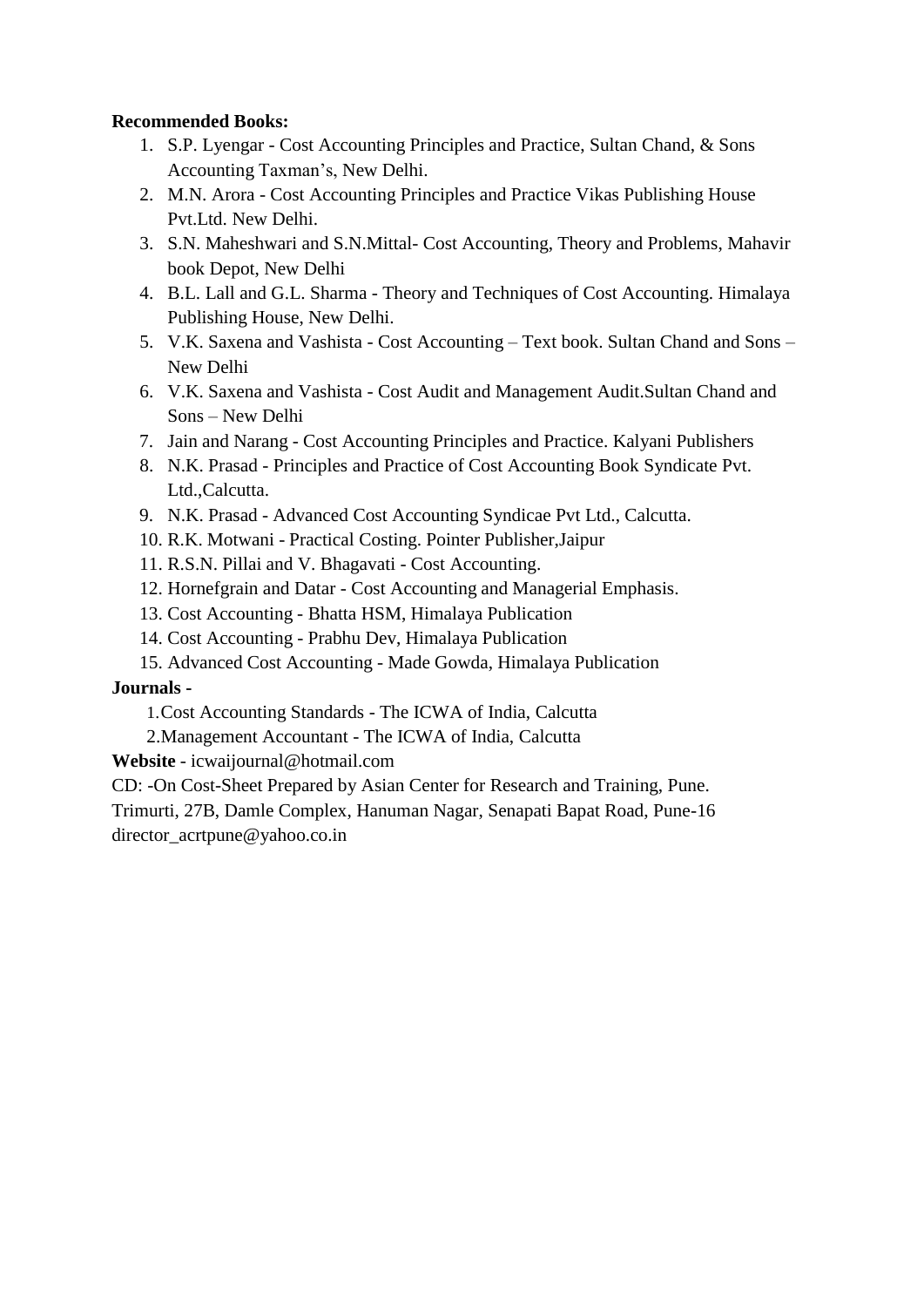# **S.Y. B.Com. SEMESTER – III**

# **PAPER - I**

# **Subject :-** Business Statistics-III

The main objective of this course is to acquaint students with the basic concepts of concepts, techniques & applications of Statistical Methods in business.

#### **A) Learning Objectives:**

- 1. Understand and masters the concepts, techniques & applications of Statistical Methods with real life situations.
- 2. To develop the skills of solving real life problems using Statistical Methods.
- 3. To make students to understand the art of applying statistical techniques to solve some real life problems
- 4. To gain knowledge of Statistical Computations using statistical software.

# **B) Learning Outcome:**

Students should be able to:

1. Learan techniques & applications of Statistical Methods and Operations Research with real life situations.

2. Learn busness situations with real life situations.

3. Learn vital rates for in real life situations.

4. Learn preparation of life tables for real life situations.

# **1 Theory of Attributes (up to order three only):**

Introduction Classification, Notation, dichotomy, types of classes, Order of a class, dot operator to find relation between class frequency ( up to order three, Fundamental set of class frequencies, Consistency up to three attributes, Independent and Association of two attributes, Yule"s Coefficient of association, example and problems. **(14)**

# **2 Multiple Regression, Multiple and Partial Correlation:**

Introduction, Multiple Regression, Statement of equation of plane of regression of  $X_1$  on  $X_2$  and  $X_3$ . Standard Error of Estimate, Partial and Multiple Correlation, Advantages and limitations of multiple Correlation Analysis. example and problems **(16)**

# **3 Vital Statistics :**

Introduction, Methods of collecting vital Statistics, Mortality rates : CDR, ASDR, STDR (direct method), Fertility rates: CBR, ASFR, TFR,GFR Population Growth rate: GRR and NRR, example and problems.

**(10)**

# **4 Life Tables:**

Introduction, Construction of life table, functions ( lx, dx, px, qx, Lx, Tx, ex) and their interpretation, Expectation of life, example and problems. **(08)**